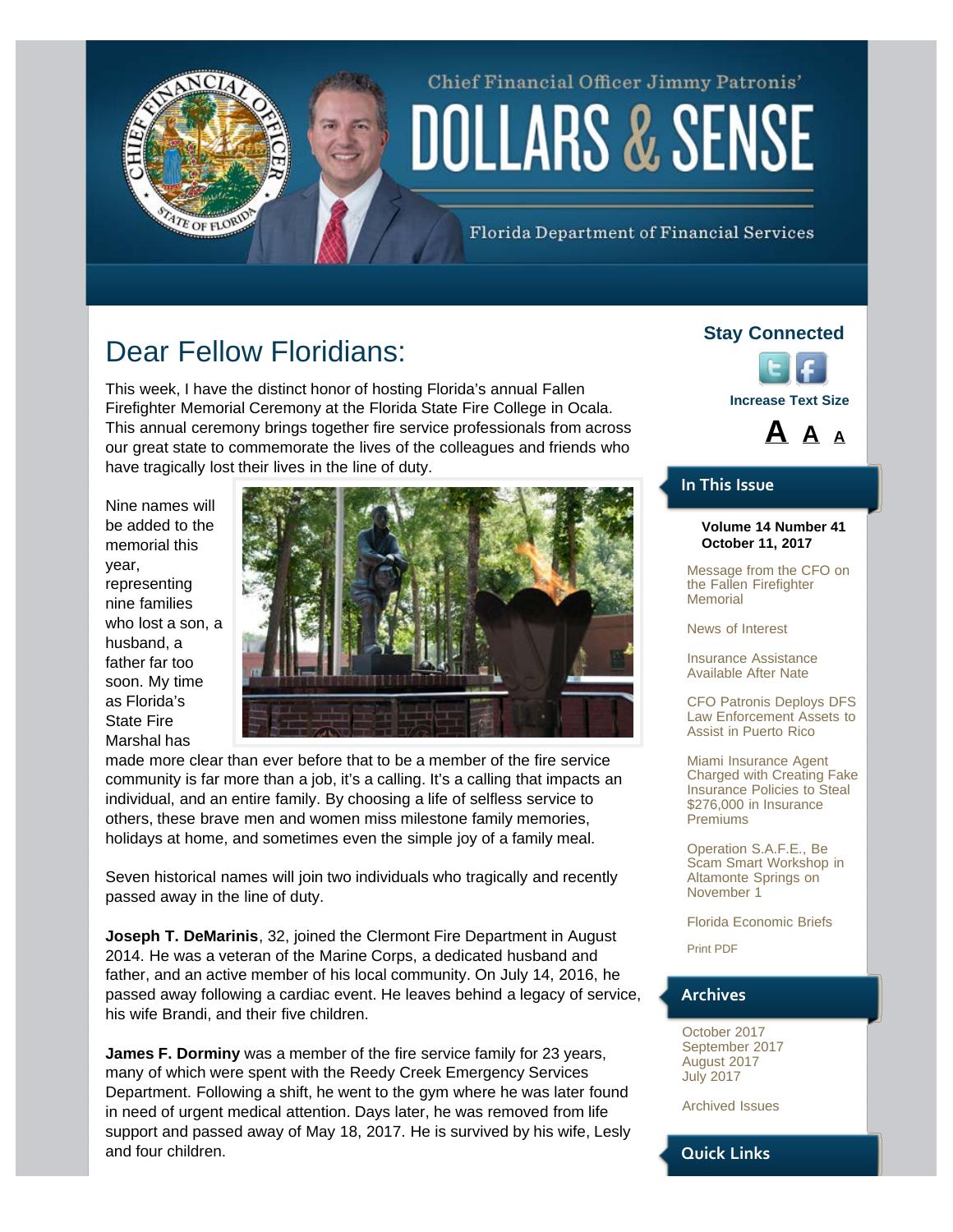**James Russell** with the Miami Fire Department who passed January 11, 1925, **Sidney Houpt** with the Miami Fire Department who passed March 7, 1926, **Robert Knight** with the Fort Lauderdale Fire Department who passed December 27, 1940, **Sam Frazer** with the Miami Fire Department who passed February 15, 1953, **Norman Hasting** with the Fort Lauderdale Fire Department who passed November 28, 1961, **Joel D. Wooldridge** with the Miami Fire Department who passed December 4, 1974 and **Vern Gransden** with the Miami Fire Department who passed October 29, 1977 with also be added.

Nothing can ever fill the void that they leave behind, but the memorial serves as a place to commemorate their lives and legacies and to honor their service to the people of our great state.

I have the unique privilege of working alongside the fire service community, and I'm constantly in awe of the courage and conviction it takes to run straight into the face of unknown and dangerous situations.

I hope you'll join me in offering my unending gratitude and heartfelt sympathies to those who gave their all, and those who continue to do so each day.

Sincerely,

*Jimmy Patronis Chief Financial Officer State of Florida* 

### [En Español](http://espanol.myfloridacfo.com/) [DFS Home](http://www.myfloridacfo.com/) [Consumer Help](http://www.myfloridacfo.com/Division/Consumers/needourhelp.htm) [Email CFO Patronis](mailto:CFO.Patronis@MyFloridaCFO.com) [Press Releases](http://www.myfloridacfo.com/sitePages/newsroom/default.aspx) [Office of the CFO](http://www.myfloridacfo.com/division/cfo/) **[Unsubscribe](http://dfs.imarcsgroup.com/subscriber/unsubscribe/)**

**[Subscribe](http://dfs.imarcsgroup.com/home/)** 

### News of Interest

#### Miami Herald: **[Don't get duped by insurance scams or you'll fall victim to Irma again](http://www.miamiherald.com/news/weather/hurricane/article178051066.html)**

Hurricane season isn't over and therefore neither is consumer scam season, which has gone into hyper mode following Irma's destructive sweep through Florida. Homeowners are particularly vulnerable to fast-talking, document-waving con artists who promise to help with repairs, insurance claims and FEMA payments. "Hurricanes bring out a lot of good in people and also the worst in those few bad actors preying on homeowners whose most prized asset has been damaged," said Jon Moore, spokesman for Florida's Department of Financial Services. "We're trying to educate and protect Floridians so they don't fall victim to Irma for a second time."

#### Orlando Sentinel: **[Florida Workers' Comp Rates Fall, Lessening Legislative Battle's Urgency](http://www.orlandosentinel.com/business/os-bz-nsf-florida-workers-comp-20171005-story.html)**

Just a year after dire predictions that the state's economy was in peril due to rising insurance costs, Florida businesses could see an average 9.3 percent reduction in workers' compensation premiums in the coming year under a rate filing Insurance Commissioner David Altmaier will consider later this month. If approved, manufacturing businesses could see a 10.3 percent reduction in their workers' compensation rates, and rates for office and clerical businesses could decrease by 11.3 percent.

#### WTSP 10 News: **[Beware of signing away insurance money to restoration companies](http://www.wtsp.com/news/local/beware-of-signing-away-insurance-money-to-restoration-companies/482131929)**

Ready to pay double for your homeowner's insurance? Experts say it could happen over the next five years thanks in part to a small group of "disaster restoration companies" targeting homeowners and their insurance companies. Homeowners who need help cleaning up water damage after a broken pipe, suffer a fire, or who have a tree come down during a hurricane hire a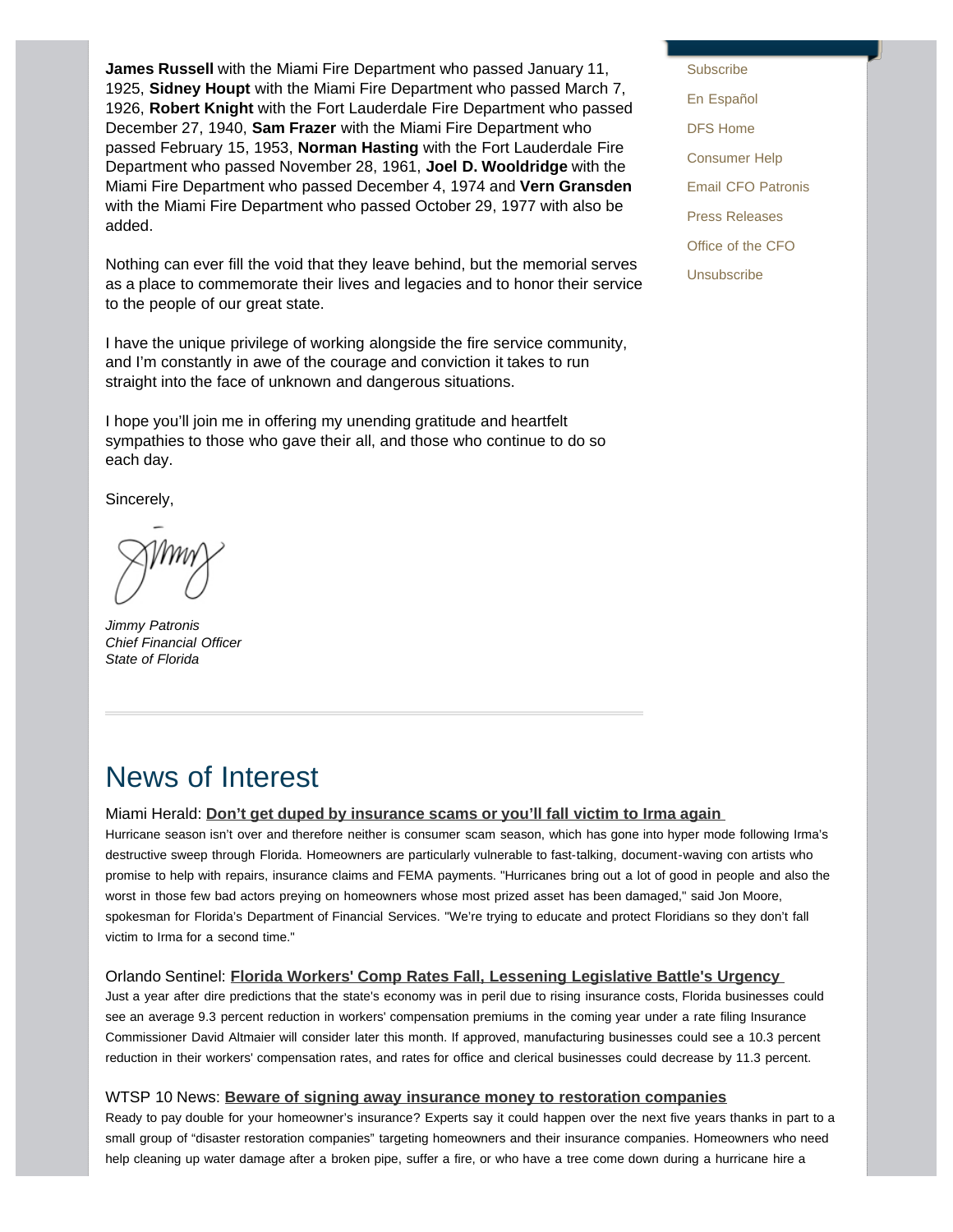<span id="page-2-0"></span>restoration company and are asked by the company to sign an "assignment of benefits form" before the work can begin.

#### Sun-Sentinel: **[FEMA to open Hurricane Irma disaster recovery center in Sunrise](http://www.sun-sentinel.com/news/weather/hurricane/fl-sb-sunrise-irma-disaster-center-20171008-story.html)**

Homeowners, businesses and renters recovering from Hurricane Irma can apply for help at an upcoming disaster recovery center. The Federal Emergency Management Agency is planning to open the facility Monday. Specialists will help walk people through the application process to get financial help from the federal government.

#### Reuters: **[Hurricanes Harvey, Irma sink U.S. payrolls in September](https://www.reuters.com/article/us-usa-economy/u-s-payrolls-shrink-in-september-after-hurricanes-harvey-irma-idUSKBN1CB0D3)**

U.S. employment fell in September for the first time in seven years as Hurricanes Harvey and Irma left displaced workers temporarily unemployed and delayed hiring, the latest indication that the storms undercut economic activity in the third quarter. The Labor Department said on Friday nonfarm payrolls decreased by 33,000 jobs last month amid a record drop in employment in the leisure and hospitality sector. The decline in payrolls was the first since September 2010. The Department said its analysis suggested that the net effect of Harvey and Irma, which wreaked havoc in Texas and Florida in late August and early September, was to "reduce the estimate of total nonfarm payroll employment for September."

#### Pensacola News Journal: **[How did Nate pop up so quickly? Expert explains](http://www.pnj.com/story/news/2017/10/05/how-did-nate-pop-up-so-quickly-expert-explains/736419001/)**

Recent Hurricanes Harvey, Irma and Maria built steam over the wide Atlantic for weeks before hitting land. Nate is different, a meteorologist with the National Weather Service explained Thursday. Fall storms like Nate, which formed in the Caribbean, tend to pop up quickly, making them harder for forecasters to track, said Jack Cullen of the National Weather Service in Mobile, Alabama. "Any changes in track are more impactful because (Caribbean storms) are closer to land. The time scale is shorter and you have less time to prepare," he said.

### Insurance Assistance Available After Nate

Following the impact of Hurricane Nate, Northwest Florida families are assessing their homes and property for damage and may be taking steps to make temporary repairs to prevent further damage before filing insurance claims. CFO Jimmy Patronis encourages Floridians to quickly notify their



insurance companies of any damages and to be cautious of repair deals that sound too good to be true.

Here are the top tips for consumers navigating the insurance claims process:

- Notify your insurance company first. For help finding your insurance company's contact information, visit the Department of Financial Services' (DFS) **[Hurricane Insurance Resources webpage here](http://www.myfloridacfo.com/Division/Consumers/understandingCoverage/Guides/documents/NaturalDisaster.pdf)**.
- Take steps to make temporary repairs that prevent further damage, but remain in contact with your insurance company regarding any outside vendors brought in to make repairs. Keep all receipts for temporary repair costs.
	- Obtain the licensing and training credentials of all temporary repair vendors before signing any work agreements. Beware of fly-by-night repair companies and hire only licensed, insured and reputable vendors.
	- Use the Department of Business and Professional Regulation's Contractor License Lookup to make sure all contractors are properly licensed and bonded. Access **[DBPR's licensee search](https://www.myfloridalicense.com/wl11.asp) [here.](https://www.myfloridalicense.com/wl11.asp)**
	- Search the **[DFS proof of coverage database here](https://apps8.fldfs.com/proofofcoverage/Search.aspx)** to ensure that all contracted vendors hold proper workers' compensation policies.
- Carefully review all documentation you are asked to sign and ask questions to make sure you understand the agreements you are signing. Ask specifically who is responsible for paying the vendor, you as the consumer, or your insurance company.
	- For more information about how an assignment of benefits (**[AOB](http://www.myfloridacfo.com/Division/Consumers/AssignmentofBenefits.htm)**[\)](http://www.myfloridacfo.com/Division/Consumers/AssignmentofBenefits.htm) for repairs works, visit the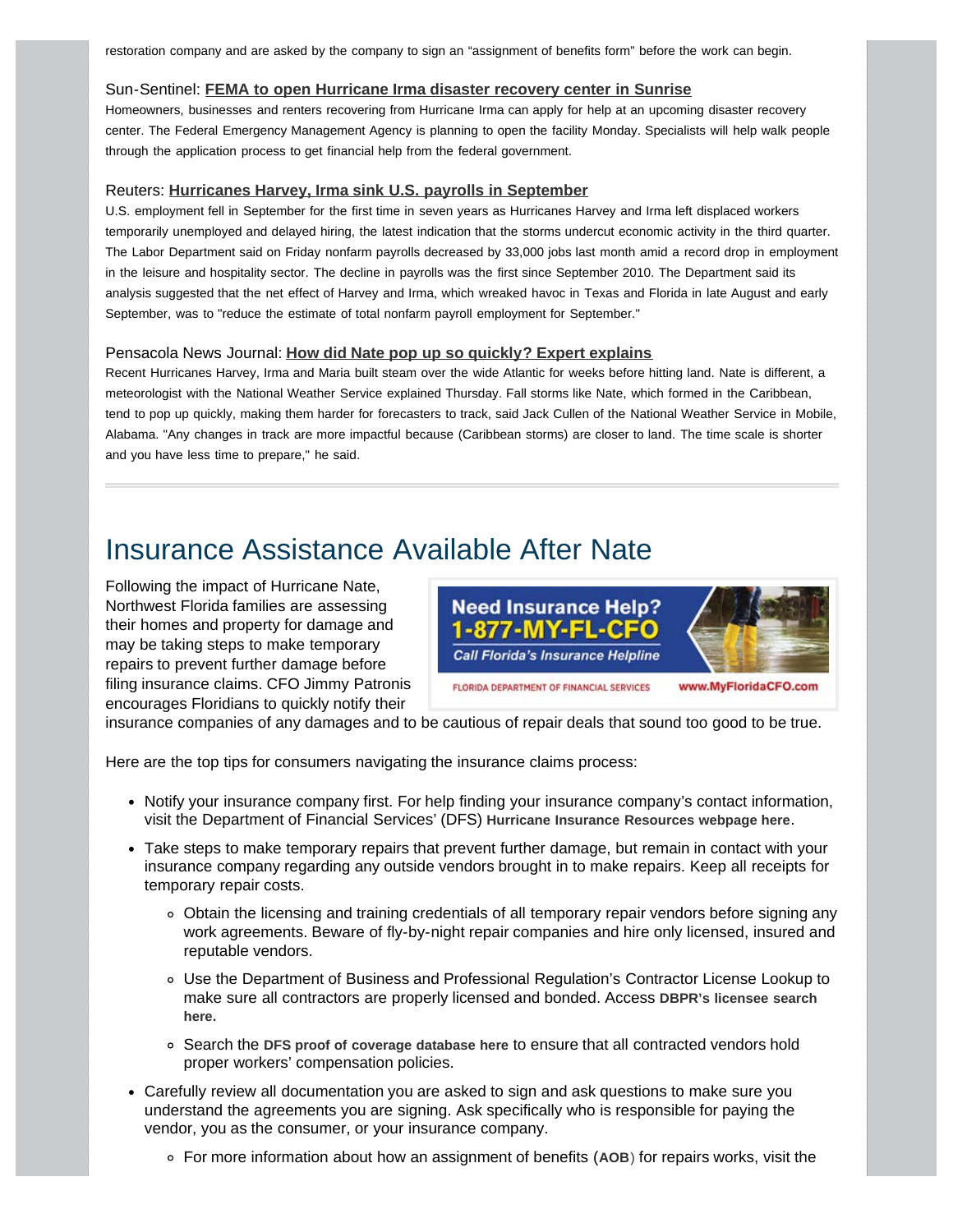<span id="page-3-0"></span>DFS "AOB" or **[Office of Insurance Regulation's "AOB Resources" webpages](http://www.floir.com/Sections/PandC/AssignmentofBenefits.aspx)**.

- If considering the assistance of a public insurance adjuster, ask for identification to verify that the adjuster is licensed. Use **[DFS' Hurricane Insurance Resources webpage](http://www.myfloridacfo.com/Division/Consumers/AssignmentofBenefits.htm)** to verify the license of any Florida insurance agent or adjuster.
	- Understand how much a public insurance adjuster charges, as well as what services are included before signing a contract.
- If a repair offer sounds too good to be true, it probably is. Report suspected fraud or suspicious activity by calling 1-877-MY-FL-CFO. Your concerns will be promptly referred to insurance fraud investigators.

CFO Patronis' Insurance Consumer Helpline (1-877-MY-FL-CFO) is available Monday through Friday from 8:00am EST to 5:00pm EST to answer all insurance-related questions for Floridians and businesses.

### <span id="page-3-1"></span>CFO Patronis Deploys DFS Law Enforcement Assets to Assist in Puerto Rico

Chief Financial Officer Jimmy Patronis on Monday announced that Major Karl Morgan with the Department of Financial Services' Bureau of Fire and Arson Investigations flew to San Juan, Puerto Rico alongside personnel from the Florida Fish and Wildlife Conservation Commission, Florida Highway Patrol and Florida Department of Law Enforcement to assist with hurricane recovery efforts following Hurricane Maria. [Click on the image below for larger pictures](http://staging.fldoi.gov/PressOffice/Newsletter/2017/101117/PuertoRico2017.htm).



CFO Patronis said, "Hurricane Maria devastated Puerto Rico, leaving many families with nothing but the few belongings they could carry as they fled their homes. As Florida continues to rebuild after Irma, I know that disaster recovery requires an 'all hands-on deck' approach, and I'm proud to make resources available to help Puerto Rico get back on its feet. The needs are great, and we'll do what we can do assist during this difficult time."

Major Morgan joins an eight-member multi-agency incident management team that will coordinate the activities of law enforcement personnel. Last week, CFO Patronis pledged to assist Puerto Rico in its recovery efforts, and additional resources remain on standby.

While in Puerto Rico, a collective law enforcement team coordinated by FDLE will conduct recovery missions and offer security resources to protect relief materials being shipped or flown into the coastal country.

Florida-based personnel and resources are made available to Puerto Rico through the Emergency Management Assistance Compact.

# Miami Insurance Agent Charged with Creating Fake Insurance Policies to Steal \$276,000 in Insurance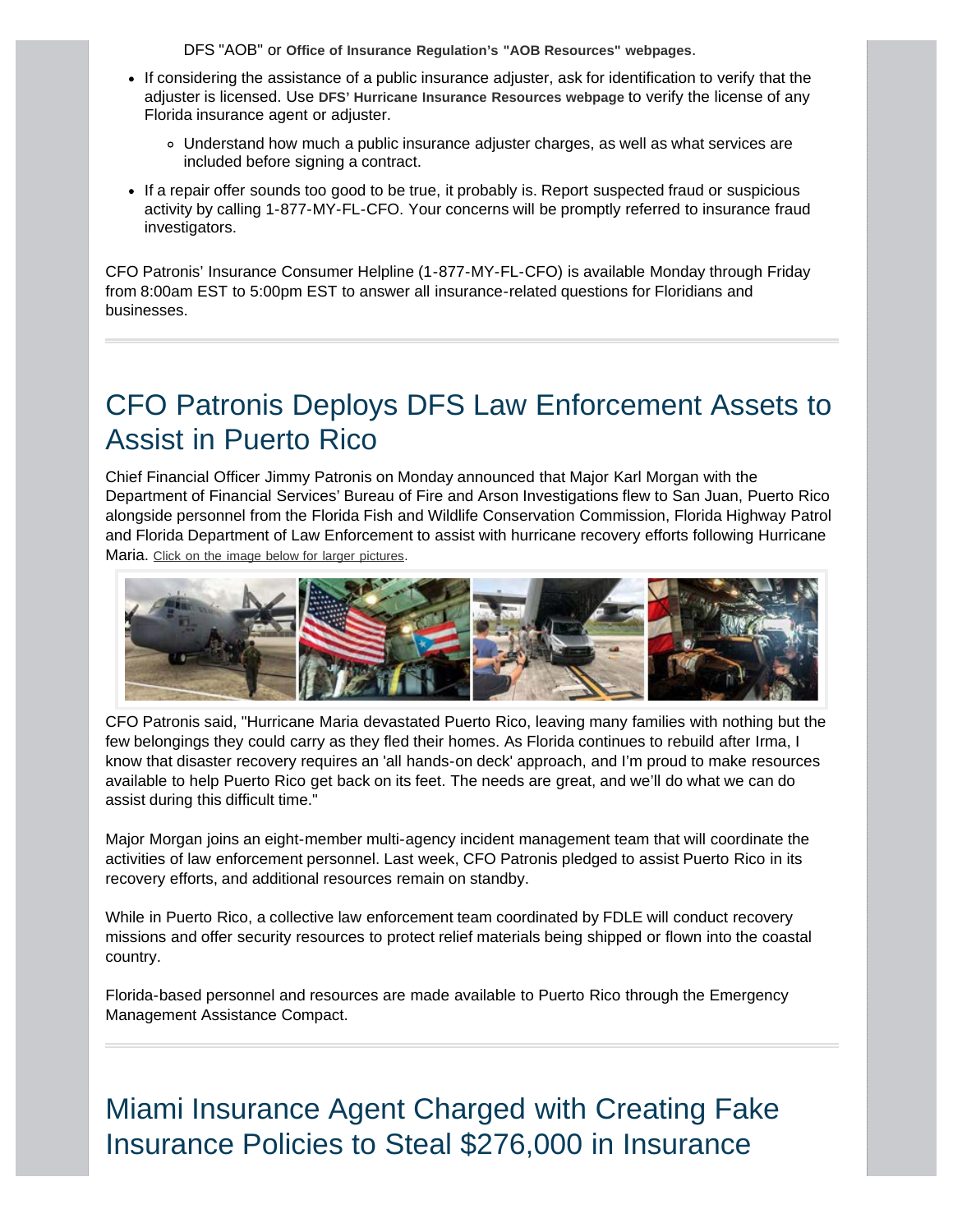# <span id="page-4-0"></span>Premiums

Chief Financial Officer Jimmy Patronis on Wednesday announced the arrest of Jose Manuel Caballero-Morlesin (Caballero), an insurance agent and owner of Axis Underwriters, Inc., a Miami-based insurance agency. An extensive investigation led by the Department of Financial Services, Bureau of Insurance Fraud unraveled a complex scam in which Caballero enlisted a finance company to pay annual premiums tied to fake insurance applications. In total, Caballero submitted 38 fake applications and stole \$276,000 in premium payments. Caballero confessed to investigators and now faces up to 157 years in prison, if convicted.



Many residential and commercial insurance policyholders are required to pay annual premiums up front. Insurance agencies partner with finance companies to front the cost of the annual premium, allowing the policyholders to make monthly installments to the finance company if they cannot afford to pay the full premium amount at one time.

During a six-month timeframe in mid-2016, Caballero submitted 38 applications for financing using made up consumer information. The unsuspecting finance company approved the applications and issued annual premium payments to Caballero's insurance agency, Axis Underwriters, Inc. In time, the finance company grew suspicious when no policyholders came forward to pay their monthly installments.

The finance company reported their suspicions to the Department's Division of Insurance Agent and Agency Services, which referred the case to fraud investigators as a suspected scam. The Department plans to seek the immediate suspension of Caballero's insurance license once formal charges are filed.

Caballero turned himself in to authorities October 9, 2017, and has been charged with one count of organized scheme to defraud and 38 counts of forgery, uttering forged instruments, grand theft and the misappropriation of insurance funds.

This case is being prosecuted by the Office of Katherine Fernandez Rundle of the Miami State Attorney's Office.

# Operation S.A.F.E., Be Scam Smart Workshop in Altamonte Springs on November 1

Florida Chief Financial Officer Jimmy Patronis invites you to participate in **[Operation S.A.F.E., Be Scam](http://www.myfloridacfo.com/safe/) [Smart](http://www.myfloridacfo.com/safe/)**, a free workshop for seniors, their families, and caregivers.



The Florida Department of Financial Services launched Operation S.A.F.E. (Stop Adult Financial Exploitation) as part of CFO Patronis' **[On Guard for Seniors](http://www.myfloridacfo.com/OnGuard/)** initiative. Be Scam Smart workshops help inform, empower, and protect Florida's seniors from financial scams and fraud. If you want to make sure your savings are protected, register for this workshop and get a better understanding of how scam artists and scams work.

Be Scam Smart by learning more about:

- How to Spot Fraudulent Behavior Are you at risk?
- Common Scams that Target Seniors Is this too good to be true?
- How to Fight Identity Theft Protect, Prevent, Police